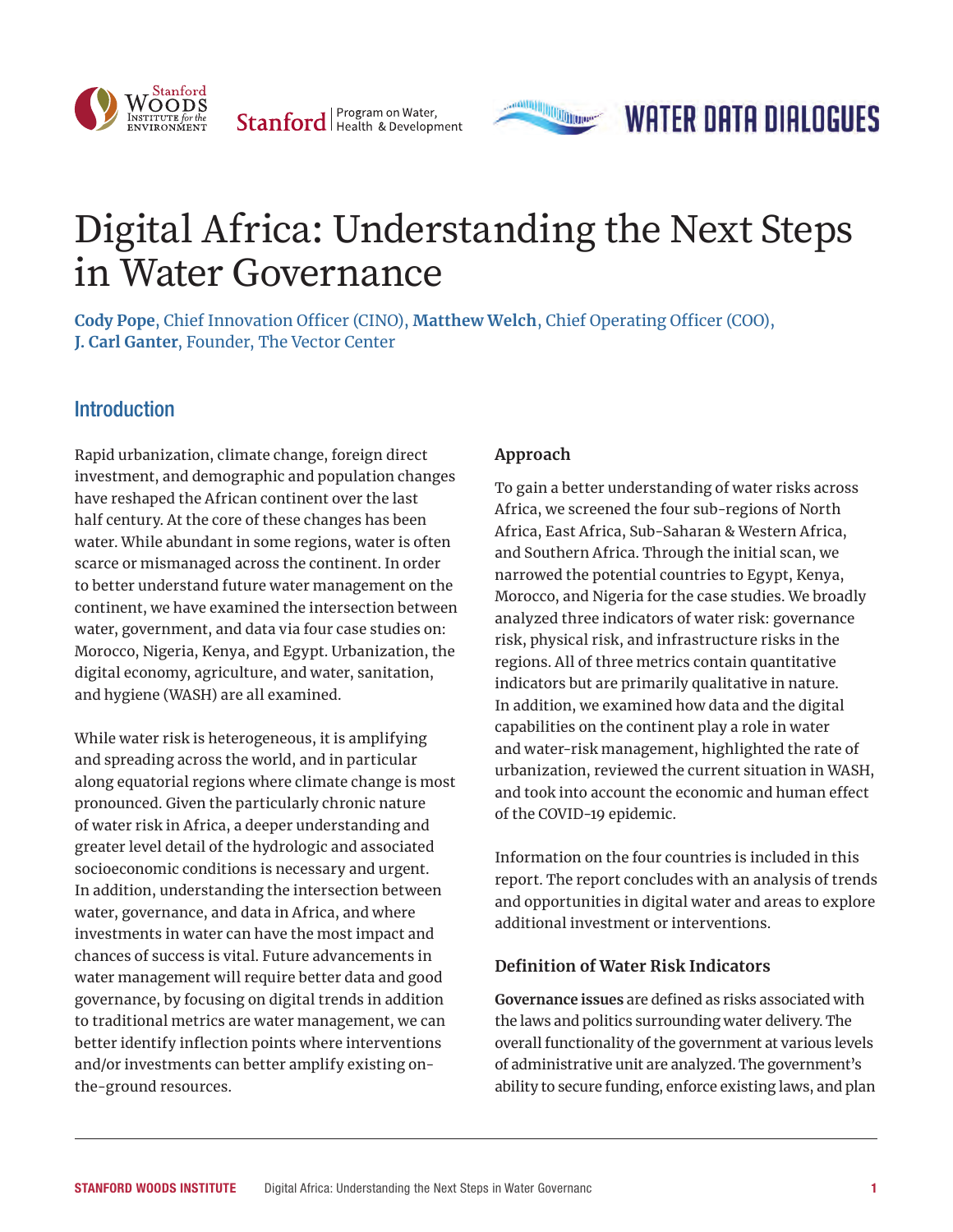for the future also played a role in this metric. Regional demographic and population changes are taken into consideration: has the government planned for future growth in their water delivery plans, for example. A government's ability to plan for climate related events also plays a role in this metric.

**Physical water risks** are defined as risks associated with the naturally occurring quantity and quality of water. A region with a high physical water risk score may be experiencing shortages due to overexploited aquifers, changes to surface water sources, or drops in water quality due to naturally occurring events (salinification). In addition, areas prone to drought or floods will be ranked as having a higher physical risk. The effects of climate change are also captured in this metric.

**Infrastructure health risks** are defined as risks associated with the storage, treatment, and delivery of water. Regions and municipalities with high Non-Revenue Water (water lost to infrastructure systems) are ranked as higher risk regions. In addition, a region's ability to treat incoming water for human and business consumption is also considered. Finally, this metric also captures the ability of wastewater treatment systems to handle regional demands and takes into consideration the age of all existing infrastructure. The area's capability to store water, especially during drought or floods, also played a role in the assessment.

# Case Study: Nigeria

Nigeria is the most populated nation in Africa, with one of the largest economies on the continent, and has a fast-growing urban population. The country's high growth rate and size means that water delivery and sanitation systems are constantly playing catchup to the expanding population. Nigeria's geography and geopolitical structure are primarily driven along a north-south divide, with the current government led

by President Muhammadu Buhari, hailing from the northern region. This will likely flip after the election of 2023.

The country is driven by a vast, young urban population and has a strong entrepreneurial spirit. The drier north's water and sanitation situation is governed by the weather patterns of the Sahel region, while the southern tropical region is much wetter, containing the Niger Delta, one of the largest river deltas in Africa. The economy is driven primarily by the agriculture, services, and oil sectors, but the national government relies primarily on oil and gas revenue for its operating budget.

#### **COVID-19**

Nigeria reported its first COVID-19 case in February 2020 and is now facing a weakening economy, mostly due to the decreased demand of oil. With oil and gas accounting for an estimated 90% of total export earnings, real GDP is expected to contract between 4.4% and 7.2%. The pandemic has had a devastating economic effect on the population, with an estimated 10 million people facing the potential of slipping into poverty.1

## **Governance Risk**

Nigeria's government is primary dominated by two political parties, the People's Democratic Party (PDP) and the All Progressives Congress (APC), which is aligned along a north-south divide. The post-colonial period, beginning in the 1960s, saw a civil war from 1967-1970 and military rule with minor democratic periods until 1999. Since 1999, the nation has mostly stabilized and seen democratically elected incumbent losses without a major conflict, although minor civil strife around elections in the nation remains a problem. Traditionally, the nation rotates presidencies between the north and the south every eight years.<sup>2</sup>

The north-south division is driven by ethnic,

<sup>1</sup> African Development Bank. (2020). African Economic Outlook 2020: Supplement Amid COVID-19.

<sup>2</sup> Council on Foreign Relations (2011). Nigeria: "Credible" Elections Reinforce the Divide *<https://www.cfr.org/blog/nigeria-credible-elections-reinforce-divide>*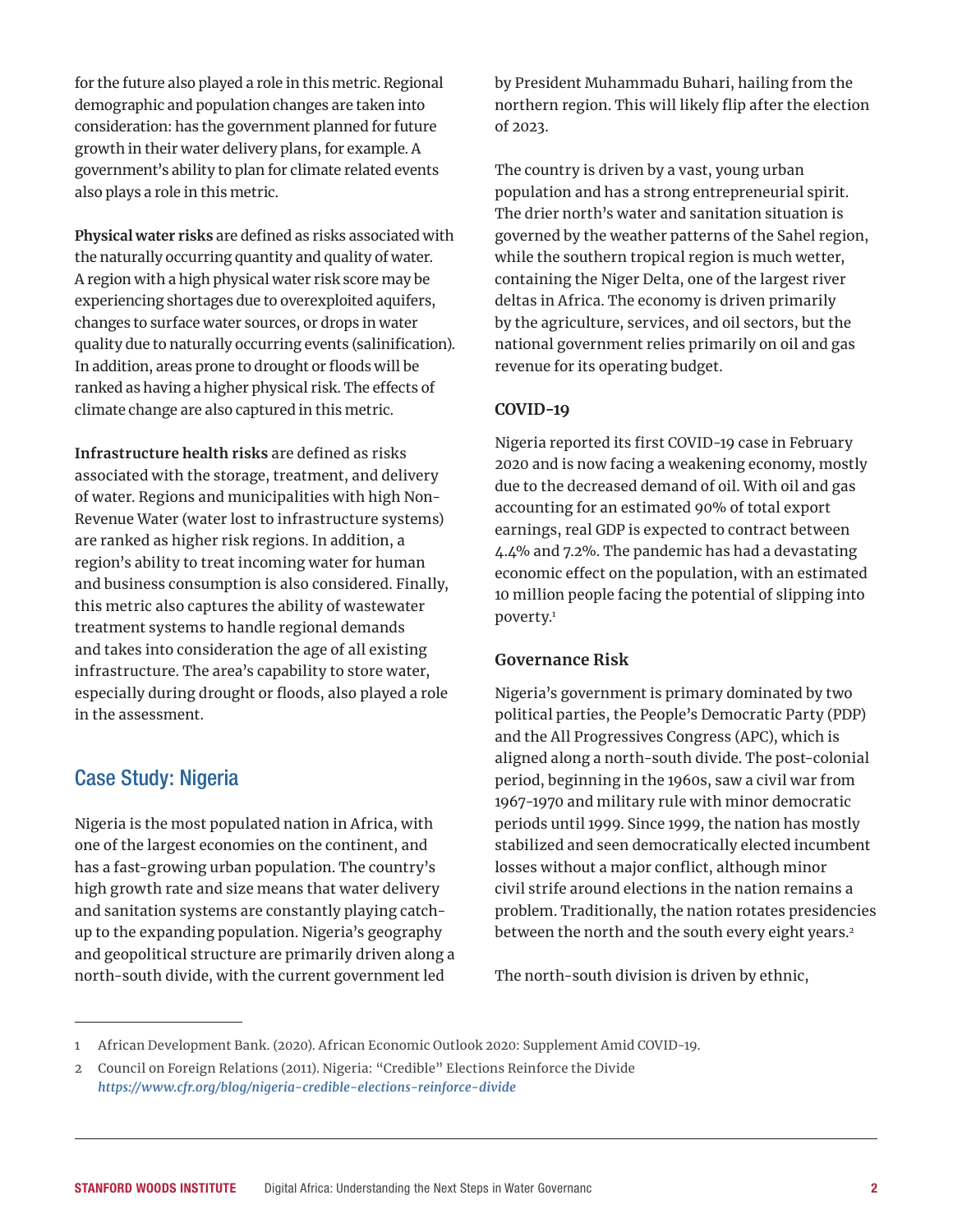religious, and geographic considerations, with the largely arid north being primarily Muslim and favoring the APC, and the mostly wet south, primarily made up of Christians, being dominated by the PDP. The three largest ethnic groups, the Hausa-Fulani, Yoruba, and Igbo, tend to dominate regional and national politics, but the nation has over 250 distinct ethnic groups. The current president, Muhammadu Buhari is from the APC party. A military veteran, he previously ruled the country after a military coup from 1983-1985. He will be facing term limits in 2023, and the next election will likely see two candidates from the south.3

Nigeria is by far the most populous country in Africa and faces a number of challenges due to ethnic and religious divisions. In addition, Boko Haram is active in the northeast corner of the nation, further complicating the nation's situation. The national government is primary funded by oil and gas proceeds, even though oil and gas only made up 9% of the nation's GDP in 2018<sup>4</sup>. As a result, fluctuations in oil and gas prices, such as occurred with COVID-19, create particular problems for the national government's ability to fund itself.

As a result of the large dependence on groundwater and large river systems, the major water governing bodies are effectively divided between surface and groundwater, and rural and urban management. At a national level, the Federal Ministry of Water Resources is tasked with providing safe access to water for all and overseeing most sub-agencies. The Nigeria Hydrological Services Agency (NIHSA) and Nigeria Integrated Water Resources Management Commission (NIWRMC) assess and regulate water resources, respectively. Rural water management falls mostly under the Ministries of Water Resources and their Rural Water Supply and Sanitation Agencies (RUWATSSAN) and the River Basin Development Authorities. State water boards are responsible for direct management of water resources at the state level but take direction from the Federal Ministry and interact with local governments, especially concerning rural water access.5

# **Physical Risk**

The nation has vast water resources, with the Niger and Benue rivers culminating in the Niger Delta in the south. It also has large groundwater reserves, and most of the nation's water resources are a mix of surface water and groundwater sources. Pollution due to the oil and gas industry has been a historic problem for the nation, but international pressure driven largely by massive failures by Royal Dutch Shell and other international oil and gas companies has helped drive a movement to clean and to protect the delta<sup>6</sup>. Nonetheless, pollution from the industry remains a large problem.

Climate change is expected to alter weather patterns in southern Nigeria over the next fifty years, leading to more frequent but less predictable rainfall, which will pose flooding and pollution risks. In the north, the Sahel is expected to continue to inch southward as the desert region expands. As a result, the nation will need to rely heavily on groundwater resources or build better wastewater and water treatment facilities. Locally, groundwater resources can fluctuate due to surface water changes, such as wet and dry seasons. It is expected that the nation will have to continue to drill deeper wells in the future, especially in the north, as water resources diminish. However, it is not expected that nation will face a major shortage due to physical water supply, but it will experience supply shortfalls due to inadequate delivery and infrastructure systems.7

<sup>3</sup> BBC (2019) Nigeria election 2019: Mapping a nation in nine charts *<https://www.bbc.com/news/world-africa-47149528>*

<sup>4</sup> World Bank (2021) *<https://data.worldbank.org/indicator/NY.GDP.PETR.RT.ZS?locations=NG>*

<sup>5</sup> World Bank (2015) *State Water Agencies in Nigeria*

<sup>6</sup> Parker for Circle of Blue (2009) War on Water: A Clash Over Oil, Power and Poverty in the Niger Delta *<https://www.circleofblue.org/2009/world/war-on-water/>*

<sup>7</sup> Pokhrel, et al (2021) *Global terrestrial water storage and drought severity under climate change*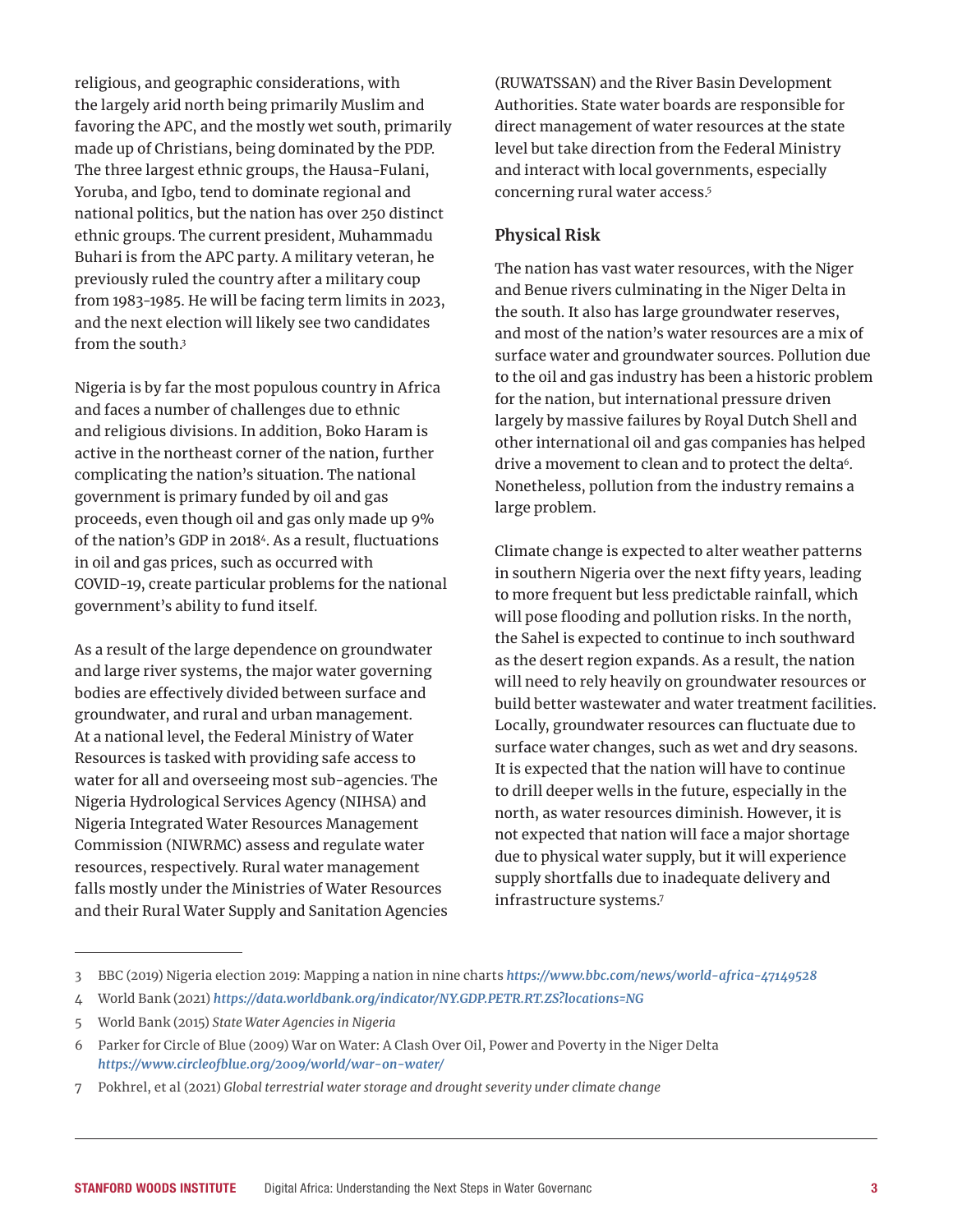## **Infrastructure Risk**

Like much of Africa, a rural and urban divide dominates water delivery systems and complicates national strategies. As of 2015, 57.3% of the rural population had access to improved drinking water, while 80.8% of the urban population had access<sup>8</sup>. Nigeria's ever-expanding population and rapid urbanization rates means that urban water delivery systems are mostly inadequate to keep up with demands. In urban settings, only about 25% of households have piped water supplies and water delivery is intermittent; and, because the government cannot keep up with the urban growth rate, that percentage is diminishing, not growing.9

In addition to formal urban growth, nearly 50% of the Nigerian urban population live in informal slums, making water management even more difficult. For example, in Lagos, the country's largest city, population growth rates and slum growth rates make it difficult for the nation to even keep track of population size, with population estimates ranging from 14-20 million people.10 Outside of the water sector, Nigeria has highly developed road, energy, and telecommunication infrastructure when compared to its regional neighbors.

#### **Data & Digital Capabilities**

The digital and data sector in Nigeria has continued to be strong in the country's economy, contributing as much as 14% of GDP in 2019. The recent economic downturn caused by COVID-19 remains concerning, but the country is still regarded as Africa's largest digital market, comprising 82% of the continent's mobile subscribers and 29% of internet usage. In

addition, Nigeria's government continues to prioritize the digital and startup economy.<sup>11</sup>

However, several hurdles could still be present for this sector of the country's economy, including a complex regulatory and taxation environment, theft of fiber infrastructure, and high cost of new technologies. Multiple multinational companies have invested in the county, including Cisco, IBM, and Facebook. As in other countries in the region, there does exist a widening digital divide, especially in infrastructure, between urban and rural and semi-urban areas. Overall, Nigeria presents multiple opportunities in the digital sector, including in cloud computing, education and skilling, digital infrastructure (especially in rural areas), and cybersecurity.

## **Water, Sanitation, & Hygiene**

Nigeria's fast-growing population and high rate of urbanization mean that water delivery systems and water treatment facilities are severely lacking. As of 2019, 51.16% of Nigeria's population resided in urban areas, with a rate of urbanization of 4.17%.<sup>12</sup> Both an urban-rural divide and a north-south divide are present in water and sanitation access. In the urban south-west around Lagos, 31% of the population has access to safely managed drinking water, while in the north-east that number is only 2% of the population. According to UNICEF, nearly 171 million Nigerians are not on track to have access to safely managed drinking water by 2030.<sup>13</sup>

Sanitation and hygiene services follow similar trends, with 42% of the population having access to sanitation services. In rural regions open defecation is still practiced by nearly 29% of the population,

13 UNICEF (2019) WASH NORM Report 2019

<sup>8</sup> British Geological Survey, Earthwise (2021). *[http://earthwise.bgs.ac.uk/index.php/Hydrogeology\\_of\\_Nigeria](http://earthwise.bgs.ac.uk/index.php/Hydrogeology_of_Nigeria)*

<sup>9</sup> World Bank (2015). *State Water Agencies in Nigeria*

<sup>10</sup> CNN (2020). How Makoko, Nigeria's floating slum, went digital with new mapping project. *<https://edition.cnn.com/2020/02/26/africa/nigeria-makoko-mapping-intl/index.html>*

<sup>11</sup> International Trade Administration. (2021). Nigeria – Country Commercial Guide – Telecommunications. *<https://www.trade.gov/knowledge-product/nigeria-information-and-communications-technology/>*; Economist Intelligence Unit. (2016). Building a digital Nigeria.

<sup>12</sup> World Bank Group. (2021). Data. *<http://data.worldbank.org/>*.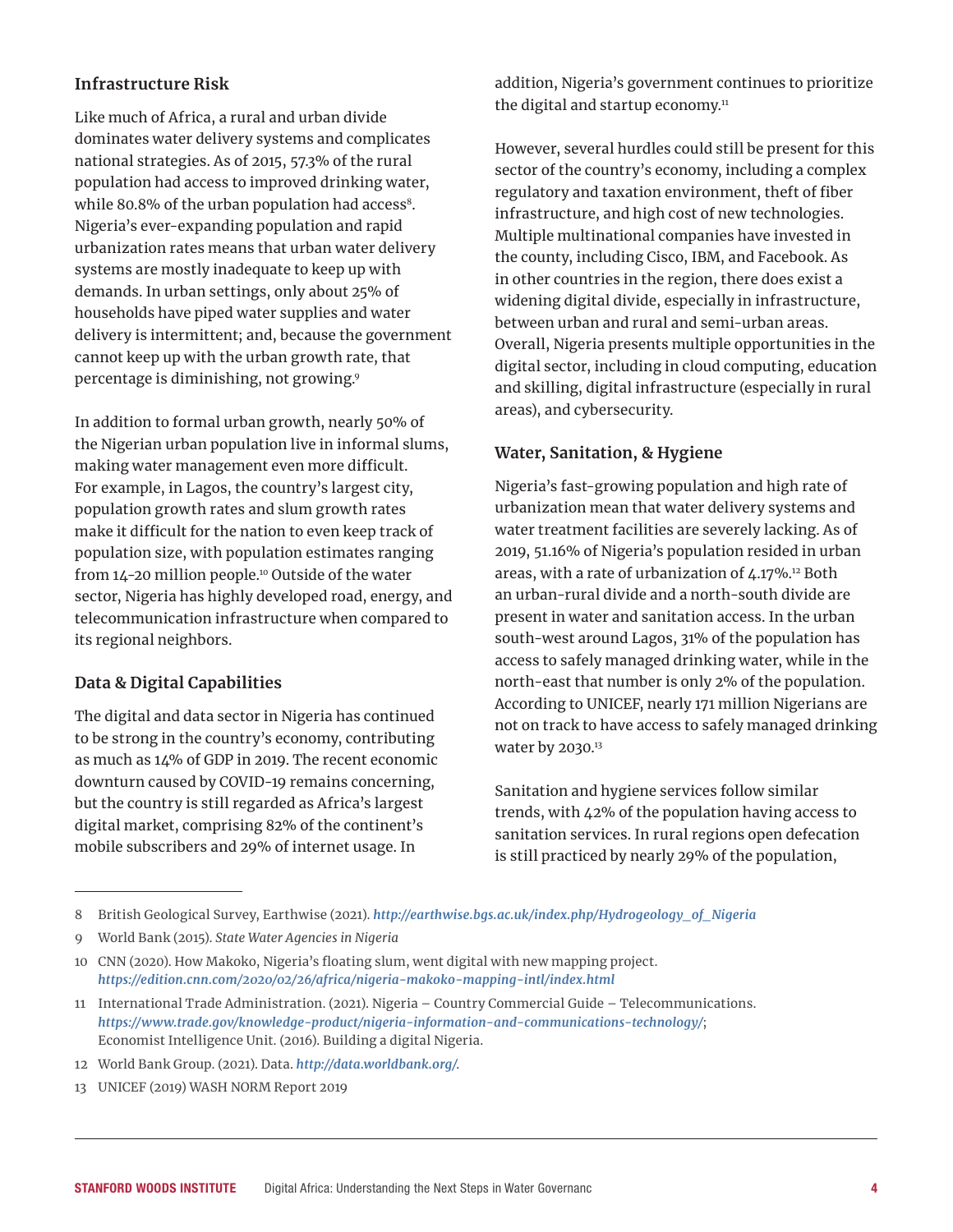which presents a host of challenges for surface water quality. Between 63% and 66% of all households have thermotolerant coliform contamination present in their drinking water supplies. Currently, the Federal Ministry of Water Resources administers an annual survey on national WASH issues and has a high political will to improve the situation but is lacking in capacity.14

# Case Study: Egypt

Egypt's water situation is dominated by the Nile River Basin, with the majority of its water supply coming from the river system. However, the Nile River Basin, including tributaries, encompasses eleven countries including Ethiopia. With Ethiopia constructing and filling the Grand Ethiopian Renaissance Dam (GERD), Egypt faces the prospect of diminishing water availability. This could negatively affect agriculture in the country, which currently comprises 11% of Egypt's total GDP, 28% of all jobs, and over 55% of employment in Upper Egypt.15 With agriculture currently accounting for 70% of water use in Egypt, any reduction in supply could have devastating consequences.16

#### **COVID-19**

Egypt's first confirmed case of COVID-19 came in February 2020. Under a baseline scenario, real GDP growth is expected to slow to 2.2%. The consequences of COVID-19 have been harsh throughout Africa, but in Egypt, with consumption accounting for 84% of GDP on average, economic growth is still possible. However, the pandemic is expected to have a dire impact on those below the poverty line, informal workers, and the vulnerable.<sup>17</sup>

#### **Governance Risk**

Over the past ten years, Egypt's political situation has been affected by the social and political instability of the Arab Spring protests that began in Cairo on January 25, 2011. The protest led to what has been generally become known as the "Egyptian revolution," which ended with President Hosni Mubarak being ousted after almost 30 years in power. Following elections in May and June 2012, Mohamed Morsi, the leader of the Freedom and Justice Party, was sworn in on June 30 as president of Egypt, a position that he held until July 3, 2013.18 General Abdel Fattah el-Sisi succeeded him via a coup in 2013 and is presently governing the country.

Decision-making on water is centralized within the Ministry of Housing, Utilities, and Urban Communities (MHUUC), while The Ministry of Environmental Affairs is responsible for environmental planning, policy setting, and legislation. Additional ministries with some responsibilities on water include the Ministry of Finance, The Egyptian Water and Wastewater Regulatory Agency, and the Ministry of Water Resources and Irrigation.

Egypt faces many challenges in terms of maintaining a secure source of water. The most recent example is the Grand Ethiopian Renaissance Dam, a source of immense tension between Ethiopia and Egypt. Ethiopia is building the dam mainly to generate electricity. However, Egypt, the downstream country, is concerned the dam will reduce its supply of water. In the past, both counties have threatened armed conflict to ensure their interests are addressed. Sudan, the state between Ethiopia and Egypt, generally sides with Ethiopia in negotiations concerning the dam, as

<sup>14</sup> UNICEF (2019) WASH NORM Report 2019

<sup>15</sup> USAID. (2020). Egypt. *<https://www.usaid.gov/egypt/agriculture-and-food-security>*

<sup>16</sup> African Development Bank (2019). Egypt: Combined mid-term review country strategy paper 2015-2019 and country portfolio performance review. *[https://www.afdb.org/en/documents/document/egypt-combined-mid-term-review-country](https://www.afdb.org/en/documents/document/egypt-combined-mid-term-review-country-strategy-paper-2015-2019-and-country-portfolio-performance-review-109713)[strategy-paper-2015-2019-and-country-portfolio-performance-review-109713](https://www.afdb.org/en/documents/document/egypt-combined-mid-term-review-country-strategy-paper-2015-2019-and-country-portfolio-performance-review-109713)*

<sup>17</sup> African Development Bank. (2020). African Economic Outlook 2020: Supplement Amid COVID-19.

<sup>18</sup> PPP for Cities. (2016, November). New Cairo Wastewater. *[https://www.unece.org/fileadmin/DAM/ceci/documents/2016/PPP/PPP\\_for\\_Cities-Barcelona/Case\\_study\\_AQUALIA\\_WW\\_Egypt.](https://www.unece.org/fileadmin/DAM/ceci/documents/2016/PPP/PPP_for_Cities-Barcelona/Case_study_AQUALIA_WW_Egypt.pdf) [pdf](https://www.unece.org/fileadmin/DAM/ceci/documents/2016/PPP/PPP_for_Cities-Barcelona/Case_study_AQUALIA_WW_Egypt.pdf)*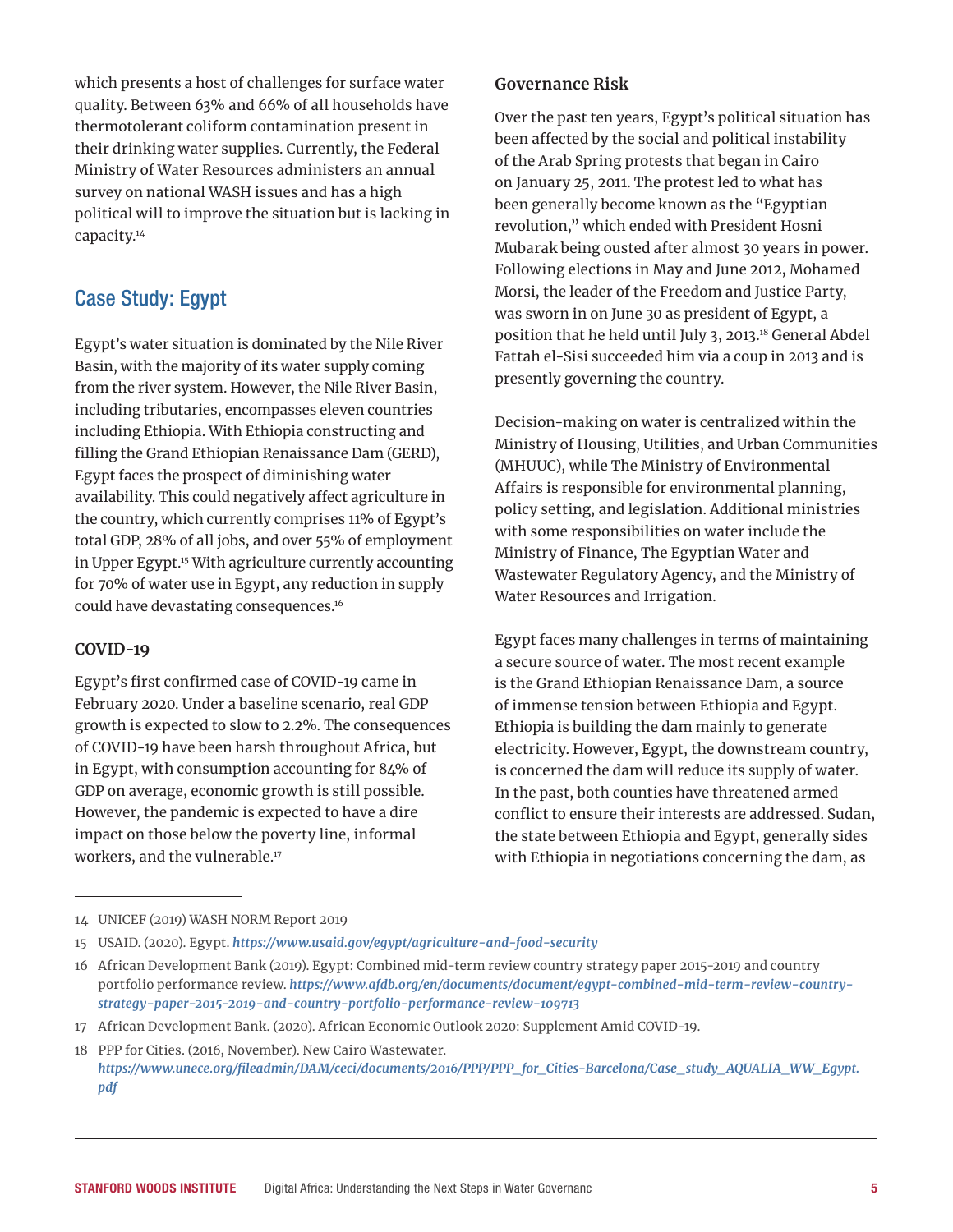they hope to receive cheap electricity from the dam. Actual armed conflict over the dam is highly unlikely, as talks between the three counties remain underway. However, no consensus has been reached, and tensions among Egypt, Ethiopia, and Sudan remain high.19

While president el-Sisi continues to have strong control over Egyptian policy, with all indications that he will remain in power until 2030, the centralization of power and suppression of dissent pose increasing risks to political stability, especially with the socioeconomic uncertainty of COVID-19. Improving water infrastructure also remains a priority for Egypt, but the potential for disruptions caused by the GERD remain.20

#### **Physical Risk**

Egypt receives 69% of its water from the Nile. However, the Nile, a north-flowing river, is the most downstream portion of the Nile River Basin. The river only reaches Egypt after passing through upper basin counties, including Sudan, Ethiopia, and Kenya. Historically these upper basin countries have not made significant use of the water leading to the Nile, as colonial-era treaties had discouraged them from affecting the river's flow in any way. However, as each of the upper basin countries develops and increases its demand for water, each country in the Nile Basin is looking toward the river as a source of water, which will decrease the amount of water available for Egypt. This is especially evident with the construction and looming filling of the GERD. Egypt's remaining water sources consist of groundwater, rainfall, and desalination.21

#### **Infrastructure Risk**

With Egypt's current water infrastructure, the country is experiencing a supply deficit, with demand outstripping supply over 30%. In an effort to decrease the country's water stress, desalination and water reclamation are being increasingly used to augment supply and create a water source that is independent of international politics and climate. Egypt may be planning additional projects, but due to their on-going negotiations with Ethiopia over the GERD, the country is secretive about their water resources and future infrastructure projects.

Despite its large water deficit, Egypt is still performing relatively well in terms of access to improved water and sanitation, as well as drinking water quality. However, their Non-Revenue Water (NRW, or water lost to leaky infrastructure) percentage is very high and is one of the prime reasons for the supply deficit. While the water quality of both the Nile and groundwater is mostly permissible for drinking, there has been a downward trend in the overall quality of both. Increased inspection and monitoring of industrial, irrigation, and domestic discharge facilities to ensure compliance with Egyptian laws will play a large role in reversing this trend. Egypt has begun to introduce new water regulations and replace outdated and ineffective treatment techniques to improve the quality and availability of treated wastewater. A new code for the reuse of treated wastewater according to its quality has also been issued.<sup>22</sup>

#### **Data & Digital Capabilities**

The Information and Communications Technology (ICT) sector in Egypt is outperforming the rest of the economy, and investment in the sector continues to be robust. This has been due, in part, to the Egyptian governments focus and commitment to the sector.

- 20 The Economist Intelligence Unit. (2020). Egypt: Country Outlook, November 2020.
- 21 USAID. (2020). Egypt. *<https://www.usaid.gov/egypt/agriculture-and-food-security>*
- 22 Fanack Water. (2019, January 2). Water Resources in Egypt. *<https://water.fanack.com/egypt/water-resources/>*

<sup>19</sup> Al Jazeera. (2020, January 26). What's behind the Egypt-Ethiopia Nile Dispute? Start here. *<https://www.youtube.com/watch?v=JdizU0arrJ0>*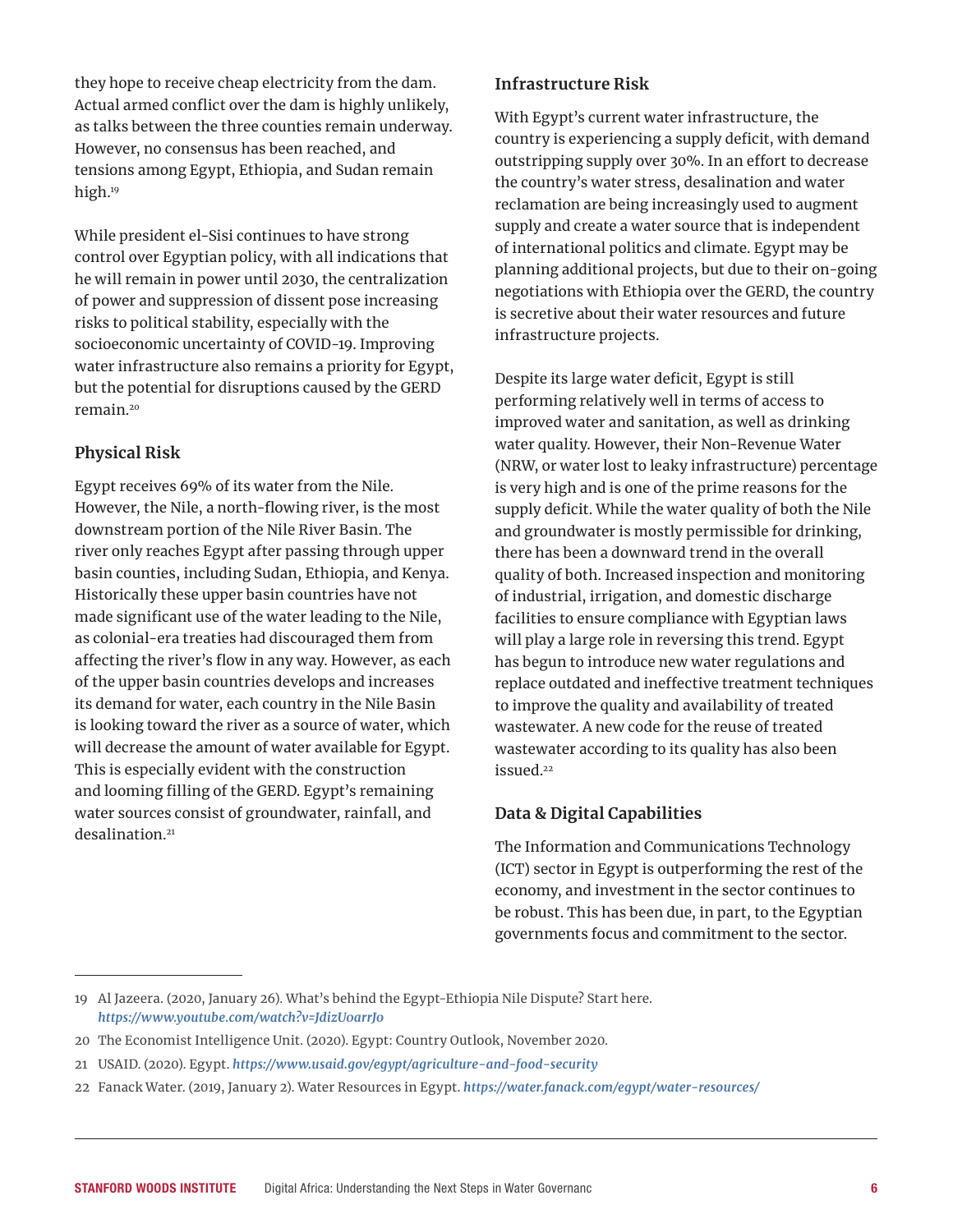With the COVID-19 pandemic, the country's digital transformation plan has accelerated, with both internet and mobile usage increasing. Some of the areas that offer opportunities include E-education, Cybersecurity, Smart Cities Solutions, and Artificial Intelligence.<sup>23</sup>

# **Water, Sanitation, & Hygiene**

As is the case throughout the world, and especially in Africa, the state of Water, Sanitation, and Hygiene (WASH) in Egypt is split between urban and rural, and developed urban centers and urban slums. As of 2019, 42.73% of Egypt's population reside in urban areas, with a rate of urbanization of 2.04%.<sup>24</sup> According to UNICEF, 7.3 million people do not have access to safe water in Egypt, with 5.8 million living in rural areas and 1.5 million living in urban areas. In urban slums, only around 77% of households have access to piped water, with many of the pipes illegal.<sup>25</sup> The situation in Egypt's slums is sometimes worse than in rural areas. Lack of access to safe water and proper sanitation has significantly and negatively impacted the health of the population, especially among children.

# Case Study: Morocco

Morocco is the sixth largest economy in Africa and is driven primarily by the tourism sector. Agriculture plays a major role in employment, however, with up to 35% of the workforce employed in the sector, which accounts for around 12% of the nation's GDP. A naturally water scarce country, Morocco has substantially invested in its water infrastructure to capture, store, and redistribute water throughout the nation. After the Arab Spring, a series of reforms helped modernize the country; however the nation is still technically a monarchy and is classified as a

hybrid constitutional monarchy. In the short-term, migration issues with Europe and within Africa pose the largest risks to the nation. In the long-term, climate change is set to make the country both drier and wetter depending on the area.

# **COVID-19**

Morocco reported its first COVID-19 case in March 2020, altering the country's economic outlook. With Morocco's main trading partners of Spain, France, Italy, and Germany affected by the pandemic, exports have taken a big hit. Coupled with confinement measures affecting tourism and agriculture, already hindered by below average rainfall, Morocco is expected to enter a recession. However, GDP growth is expected to return by the end of 2021 if trade and tourism return to normal.<sup>26</sup>

## **Governance Risk**

Morocco is a hybrid constitutional monarchy and is in the process of reforming into a full constitutional monarchy. As a result of the Arab spring uprising in 2011, King Mohammed VI introduced a series of reforms to liberalize the country and increase individual rights. However, the King remains an integral part of the political system, and the current Prime Minster Saadeddine el-Othmani shares some executive powers with the King. In the current system, the Prime Minster is appointed by the King but is chosen from the party that wins the most seats in the parliamentary elections. In theory, the judiciary is independent, but the King retains the power to dissolve parliament, call for new elections, and exerts influence over the courts via the Ministry of Justice.<sup>27</sup>

<sup>23</sup> International Trade Administration. (2020). Egypt Country Commercial Guide.

*<https://www.trade.gov/country-commercial-guides/egypt-information-and-communications-technology-and-digital-economy>* 24 World Bank Group. (2021). Data. *<http://data.worldbank.org/>*

<sup>25</sup> UNICEF. (2021). Water, Sanitation and Hygiene: Egypt. *<http://unicef.org/egypt/water-sanitation-and-hygiene>*

<sup>26</sup> African Development Bank. (2020). African Economic Outlook 2020: Supplement Amid COVID-19.

<sup>27</sup> Hanafi, L. (2020) The Legal System of Morocco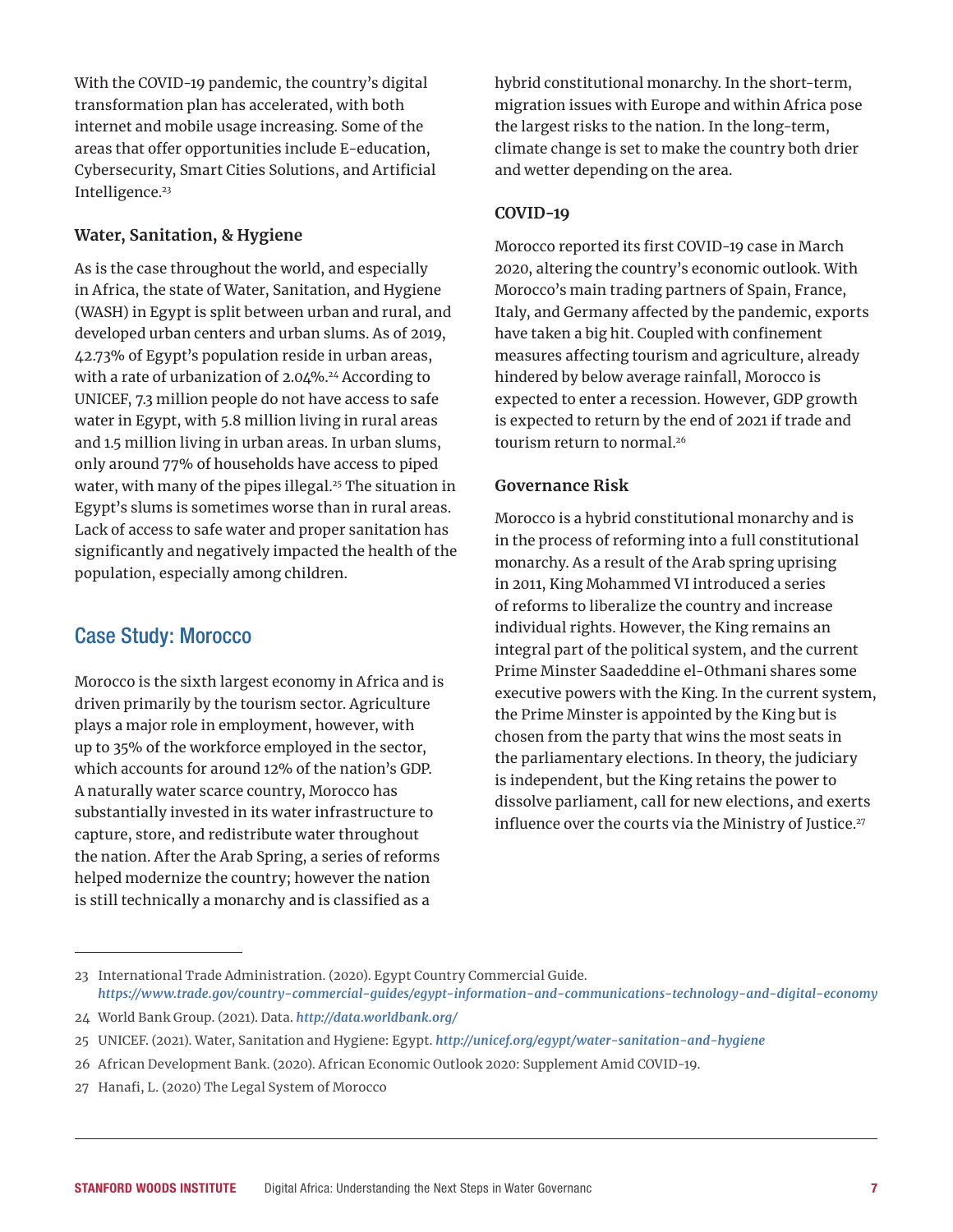Since the Arab Spring, Morocco has been generally stable; however, migration issues from within Africa and into the European Union (EU) remain flash points in the country. The nation is the jumping off point for both legal and illegal migration in Europe from many African countries, due to its close proximity to Europe. In addition, the robust agriculture sector in the nation employs legal and undocumented immigrants from across northern Africa. As a result, the EU is keen to aid Morocco's immigration issues in order to prevent immigration into the block<sup>28</sup>. The status of the Western Saharan in relation to Morocco is also a point of contention<sup>29</sup>.

Water governance is mainly codified by the 1995 "Loi 10-95", and the legal structure governing water has allowed Morocco to make vast improvements in the delivery, storage, and processing of water in the last two-and-a-half decades. At the national level, the Ministry of Energy, Mines, Water and Environment oversees policy; however, the legal structures in place only dictate water resource management, and the current structure does not have the means to deal with wastewater treatment. The national water company, National Office of Electricity and Drinking Water (ONEE), along with a series of private suppliers, directly manages most urban and rural water systems.30

#### **Physical Risk**

Morocco is home to a mix of climates, including coastal Mediterranean regions, mountains, and desert regions. As a result, Morocco has complex water distribution issues and challenges. Moving and storing water are the primary ways that the country manages its limited water resources. The country relies on groundwater resources for about 25% of its overall

supply, with the rest of the nation's water coming from surface water, primarily via a series of dams. Morocco's main challenge is an unequal distribution of water resources, especially when considering its population centers.

The economy is dominated by tourism (nearly 50% of GDP), but the nation also has a robust mining and agriculture sector. About 12-15% of the nation's GDP is driven by the agriculture sector, but farming employs nearly 35% of the population. Pollution from the farming sector and saltwater infiltration are major problems for groundwater sources. Climate change is expected to exacerbate Morocco's water resource issues, with the country getting drier and hotter over the next 50 years. To date, proper water management has mitigated many of the shortfalls facing the nation, but at a substantial financial cost (see Infrastructure).31

#### **Infrastructure Risk**

With its robust economy, the sixth largest in Africa, Morocco has made substantial investments in its water resource management over the last 20 years, often with the help of international donors or via loan schemes with various development banks. As a result, the nation boasts 140 large-scale dams, with the capacity to store 17.6 billion meters cubed of water, a complex groundwater recharge system, and a 1.5-million-hectare irrigation system.32

<sup>28</sup> Oduor, M and AFP (2020) Spain Reach out to Morocco to Curb Illegal Immigration. *<https://www.africanews.com/2020/11/20/spain-reach-out-to-morocco-to-curb-illegal-immigration/>*

<sup>29</sup> Al Jazeera (2021) Western Sahara: What's at stake for Joe Biden *<https://www.aljazeera.com/news/2021/1/11/western-sahara-whats-at-stake-for-joe-biden>*

<sup>30</sup> Fanack (2019). Water Management in Morocco *<https://water.fanack.com/morocco/water-management-in-morocco/>*

<sup>31</sup> British Geological Survey, Earthwise (2021) Hydrogeology of Morocco and Western Sahara (Moroccan Sahara) *[http://earthwise.bgs.ac.uk/index.php/Hydrogeology\\_of\\_Morocco\\_%26\\_Western\\_Sahara\\_ \(Moroccan\\_Sahara\)](http://earthwise.bgs.ac.uk/index.php/Hydrogeology_of_Morocco_%26_Western_Sahara_ (Moroccan_Sahara))*

<sup>32</sup> Afilal, C. (2017). Water security in Morocco. *<https://blogs.worldbank.org/arabvoices/water-security-morocco>*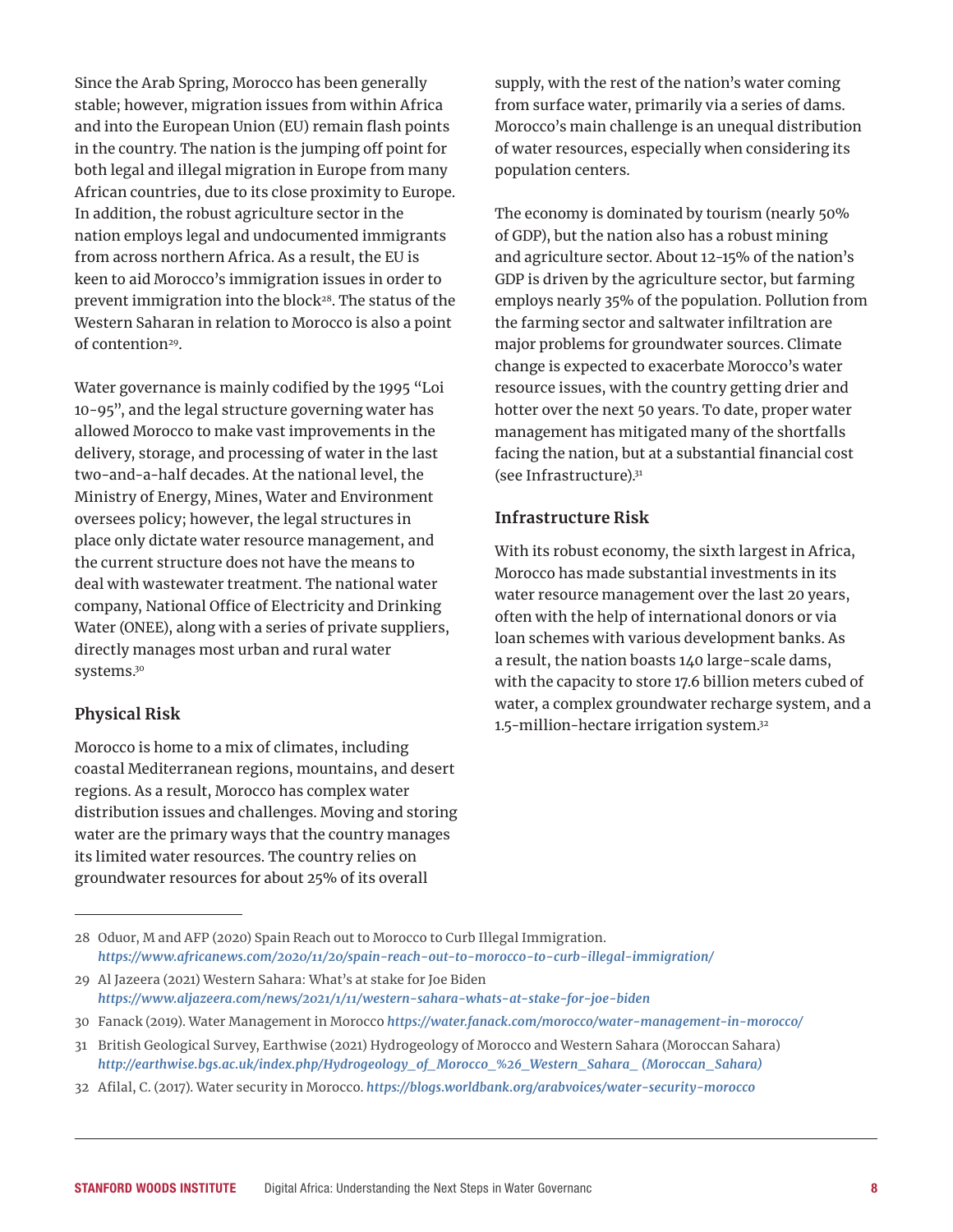Investments in city infrastructure, too, have limited the amount of Non-Revenue Water (water lost to pipes via leaking) to about 20% in many urban areas<sup>33</sup>. Overall, Morocco's water infrastructure is perhaps the most advanced in Africa. All of this advance infrastructure has come at a cost, however, with the nation facing at \$37 billion USD infrastructure spending gap by 2040<sup>34</sup>. The loss of tourism money due to COVID-19 in 2020 and through part of 2021 will also play a major role in infrastructure planning over the next three to five years, particularly in rural areas.

#### **Data & Digital Capabilities**

Morocco's data and digital capabilities are among the most mature in the region. Mobile penetration is about 130%, and internet use reaches over 74% of the population.35 In addition, the country's government has prioritized and invested in the sector with investment in telecommunication networks and higher education.36 The World Bank in June 2020 approved \$500 million USD to support Morocco's digital sector, focusing on inclusion and spurring private-sector growth for startups and youth-led enterprises.37 The urban versus rural divide may prove difficult but also may offer opportunities. Overall, Morocco presents multiple opportunities for partnerships between industry and government in the sector, including digital education, skilling, and cybersecurity.

#### **Water, Sanitation, & Hygiene**

Water, Sanitation, and Hygiene (WASH) in Morocco has seen major improvement over recent decades, but there remains a large disparity of services between urban and rural areas. As of 2019, 37.01% of Morocco's population reside in urban areas, with a rate of urbanization of 2.08%.38 In urban areas, 99% of the population has at least basic access to sanitation, while that number is 80% in rural areas. The figures are similar with access to at least basic water service, with 98% in urban areas and 79% in rural.<sup>39</sup> While Morocco has actively been trying to rehouse and resettle urban populations living in slums, the problem still persists, with these areas suffering limited access to WASH facilities. The state of WASH both in rural areas and urban slums continues to put the population at high risk of waterborne diseases, as well as COVID-19.

# Case Study: KENYA

Kenya has sufficient water to meet its citizens' needs. However, the water supply is not located where the population lives. This obstacle is caused by infrastructural, societal, financial, and governance limitations, and has resulted in a large water supply deficit. In an effort to reduce the water supply deficit caused by a lack of infrastructure to bring the water to locations where it is needed, dams, inter-basin water transfers, intra-basin water transfers, small dams (water pans), and borehole wells are supposed to be

39 WHO. (2021). Data. *<https://washdata.org/data/.>*

<sup>33</sup> UNESCO (2020). Water Scarcity Mitigation in Northern Morocco, Press Conference. *[https://en.unesco.org/sites/default/files/fer\\_0.pdf](https://en.unesco.org/sites/default/files/fer_0.pdf)*

<sup>34</sup> Ballard, B. (2020) Morocco's infrastructural investment gap is hitting rural areas hardest *<https://www.worldfinance.com/featured/moroccos-infrastructural-investment-gap-is-hitting-rural-areas-hardest>*

<sup>35</sup> International Trade Administration. (2021). Morocco – Country Commercial Guide – Telecommunications. *<https://www.trade.gov/knowledge-product/morocco-telecommunications/>*

<sup>36</sup> Infomineo. (2017). The development of Morocco's IT Sector. *<https://infomineo.com/the-development-of-moroccos-it-sector-2/>*

<sup>37</sup> World Bank Group. (2020). World Bank approves \$US500 million to support Morocco's financial and digital inclusion reforms. *[https://www.worldbank.org/en/news/press-release/2020/06/22/world-bank-approves-us500-million-to-support-moroccos](https://www.worldbank.org/en/news/press-release/2020/06/22/world-bank-approves-us500-million-to-support-moroccos-financial-and-digital-inclusion-reforms)[financial-and-digital-inclusion-reforms](https://www.worldbank.org/en/news/press-release/2020/06/22/world-bank-approves-us500-million-to-support-moroccos-financial-and-digital-inclusion-reforms)*

<sup>38</sup> World Bank Group. (2021). Data. *<http://data.worldbank.org>*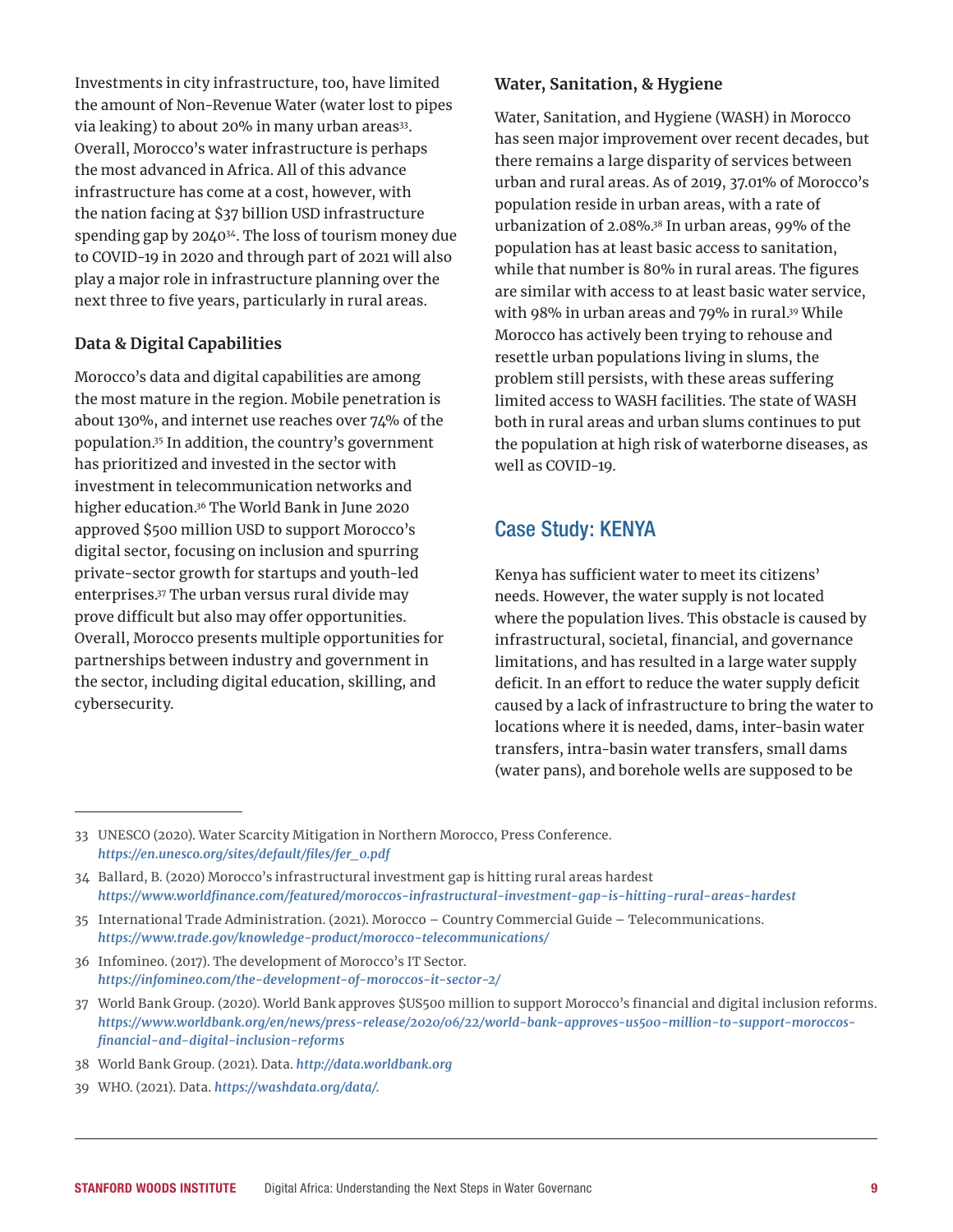commissioned by 2030. This will further facilitate the secure transportation of water to where it is needed the most.

In addition, Kenya's economy is highly dependent on agriculture, constituting roughly 34% of its GDP and employing 53% of its total population<sup>40</sup>. Water management in agriculture remains a serious challenge, with around 90% of the country being arid or semi-arid land with highly variable rainfall patterns. A growing number of water-intensive economic and agricultural activities are also exacerbating these conditions.41 Thus, agriculture further aggravates the water challenges of Kenya.

#### **COVID-19**

With the first case of COVID-19 in March 2020 came both demand and supply shocks that affected all sectors of Kenya's economy, especially tourism, industry, and agriculture. Demand has reduced both exports and imports, and real GDP is expected to decelerate. Supply shocks could lead to inflation, further negatively affecting Kenya's population.42

#### **Governance Risk**

Kenyan politics were mostly ruled by the Kenya African National Union until 2002, when the National Rainbow Coalition won a landslide victory. Subsequent years saw contentious elections, with violence and legal battles over results. However, since 2018, power at the national level has been held by the Jubilee Coalition, with Uhuru Kenyatta as its leader. This has led to an end to political tensions and an improved

outlook for political stability, leading to an Ibrahim Index of African Governance score of 58.5, in the top quarter of African nations43.

Water plays a key role in Kenya. The Kenyan Constitution even guarantees the right to clean and safe water.<sup>44</sup> Despite this, governance and overall performance in the water and waste sectors is lacking. Water management at the national level is handled by the Water Resources Authority of Kenya. Other actors at the national level include the Water Services Regulatory Board, The Water Sector Trust Fund, and the Ministry of Water & Sanitation and Irrigation.<sup>45</sup>

Currently, Kenya's water sector needs investment of about \$1 billion USD annually to meet its needs. The majority of the water sector's funding (64%) today comes from outside donors, including other countries, development banks, and Non-Governmental Organizations (NGOs)46. The major donors are the African Development Bank, France, Germany, Sweden, Denmark, World Bank, USAID, Italy, Finland, Japan, the Netherlands, and UNICEF. With the emergence of COVID-19 and global government deficits, it is expected that donor money will be limited in the next three to five years.

## **Physical Risk**

Kenya has sufficient water to meet its citizens' needs. However, the supply is not located where the population lives. In addition, with agriculture playing a prominent role in the economy, water management in agriculture remains a serious challenge, with around 90% of the country consisting of arid or

<sup>40</sup> World Bank Group. (2020). Data. *<http://data.worldbank.org>.*

<sup>41</sup> KIT. (2020). Smart Water for Agriculture in Kenya. *[https://www.kit.nl/project/smart-water-for-agriculture-in](https://www.kit.nl/project/smart-water-for-agriculture-in-kenya/#:~:text=Water%20management%20in%20agriculture%20remains,are%20also%20exacerbating%20these%20conditions.)[kenya/#:~:text=Water%20management%20in%20agriculture%20remains,are%20also%20exacerbating%20these%20conditions.](https://www.kit.nl/project/smart-water-for-agriculture-in-kenya/#:~:text=Water%20management%20in%20agriculture%20remains,are%20also%20exacerbating%20these%20conditions.)*

<sup>42</sup> African Development Bank. (2020). African Economic Outlook 2020: Supplement Amid COVID-19.

<sup>43</sup> The Economist Intelligence Unit. (2020). Angola Country Outlook.; Mo Ibrahim Foundation. (2020). Explore the Data. *<https://iiag.online/app.html?loc=g1&meas=GOVERNANCE&view=table>*

<sup>44</sup> Water Services Regulatory Board. (2018). Impact A Performance Report of Kenya's Water Services Sector - 2017/2018.

<sup>45</sup> Water Resources Authority of Kenya. (2020). Welcome to WRA, What We DO. https://wra.go.ke/.; Water Service Regulatory Board. (2020). About WASREB. *[https://wasreb.go.ke/about-wasreb/.; Ministry of Water & Sanitation and Irrigation. \(2019\). About](https://wasreb.go.ke/about-wasreb/.; Ministry of Water & Sanitation and Irrigation. (2019). About The Ministry. https://www.water.go.ke/about-the-ministry/)  [The Ministry. https://www.water.go.ke/about-the-ministry/](https://wasreb.go.ke/about-wasreb/.; Ministry of Water & Sanitation and Irrigation. (2019). About The Ministry. https://www.water.go.ke/about-the-ministry/)*.

<sup>46</sup> USAID. (2020). Kenya Country Plan.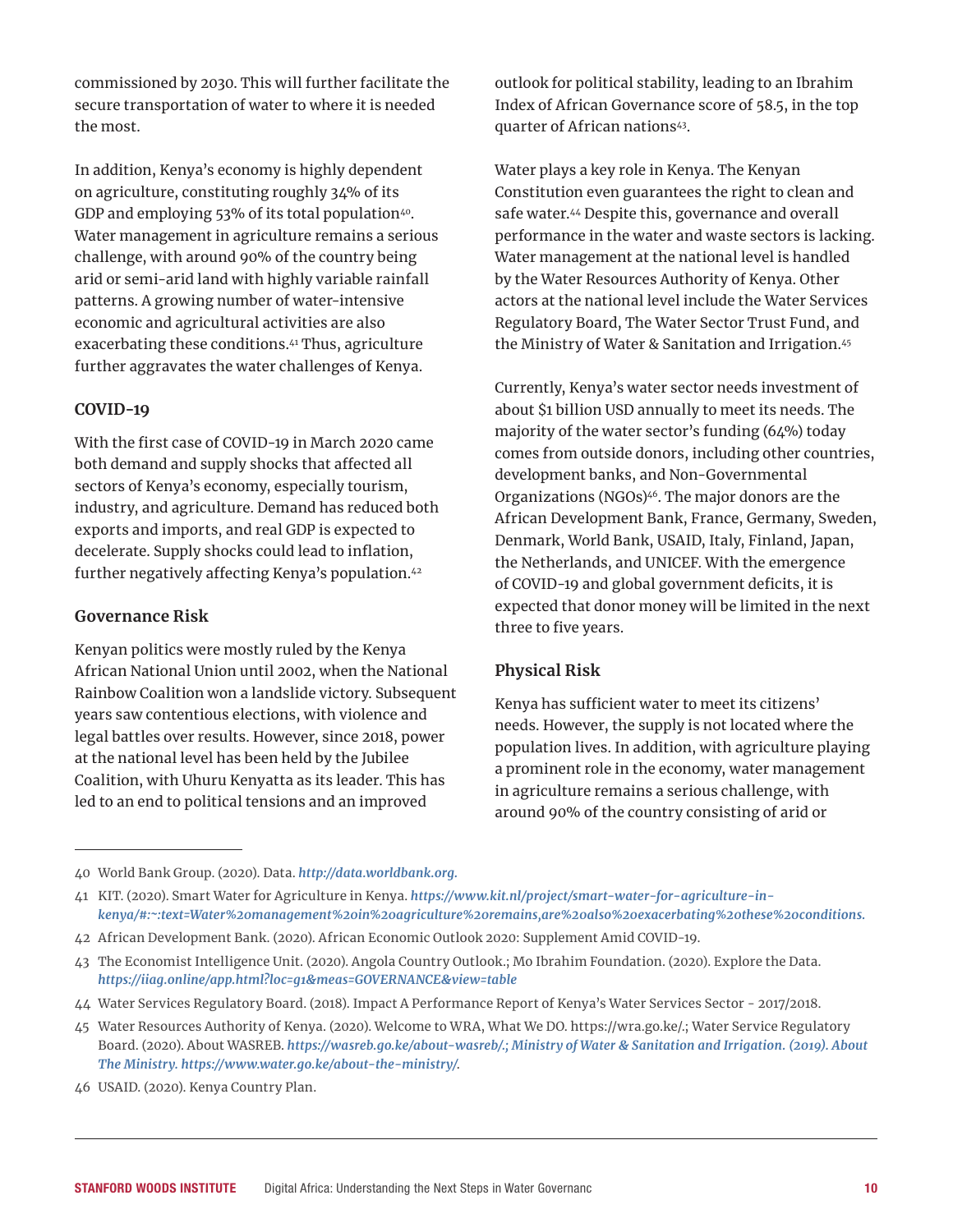semi-arid land with highly variable rainfall patterns. A growing number of water-intensive economic and agricultural activities are also exacerbating these conditions.47 Thus, agriculture further aggravates the water challenges of Kenya. Climate change is expected to bring more variability in rainfall in the region but may actually increase the total amount of terrestrial water storage over the next century.<sup>48</sup>

While Kenya's physical water supply is sufficient to meet the country's needs, geographical considerations, water use for agriculture, and the potential for variable rainfall patterns remain areas to monitor.

#### **Infrastructure Risk**

Kenya's water infrastructure differs greatly between urban and rural areas. While 89% of the urban population has access to improved water and 78.8% to improved sanitation, the percentages for rural areas are 60.4% and 41.2%, respectively.49 Meanwhile, the amount of water loss in the piped system (Non-Revenue Water) is relatively high at 42%.<sup>50</sup> In an effort to reduce the water supply deficit caused by a lack of infrastructure to bring the water to locations where it is needed, a total of 58 dams, eight inter-basin water transfers, six intra-basin water transfers, 17,780 small dams/water pans, and 5,320 borehole wells are supposed to be commissioned by 2030.

Currently, 90% to 95% of piped drinking water meets quality standards.51 However, even in Kenya's major urban cities, like Nairobi, water delivery to slums and informal settlements remains limited, with piped

water reaching only 20% of residents. This deficit leaves a robust, and often exploitative, secondary market for water<sup>52</sup>. The total water available for potential use is much higher than currently utilized. However, due to the difficulty of accessing all available water resources, the infrastructural supply-demand gap remains high.

# **Data & Digital Capabilities**

Kenya is ahead of other developing economies in the region in the deployment and use of digital technology. The adoption of mobile technology by the population is ranked at the top of all African countries. Kenya also is among the top countries of Africa in regard to access to the internet, speed, and security. The country's success is due in part to a strong government commitment to accelerating information technology. In 2016, Kenya's Ministry of Information, Communications and Technology (ICT) was split into the Ministry of ICT and Innovation, and the Ministry of Broadcasting and Telecommunications, the former charged with making Kenya a competitive knowledgebased economy and facilitating universal access to ICT infrastructure and services all over the country.<sup>53</sup>

Kenya was the birthplace of the M-Pesa and microfinance telebanking system, which allows under-banked communities access to easy payment systems and commerce markets. Originating in Kenya in 2005, M-Pesa has since expanded to the Democratic Republic of Congo (DRC), Egypt, Ghana, Lesotho, Mozambique, and Tanzania, where either Vodafone or Safaricom mange the payment system. Current trends

<sup>47</sup> KIT. (2020). Smart Water for Agriculture in Kenya. *[https://www.kit.nl/project/smart-water-for-agriculture-in](https://www.kit.nl/project/smart-water-for-agriculture-in-kenya/#:~:text=Water%20management%20in%20agriculture%20remains,are%20also%20 exacerbating%20these%20conditions)[kenya/#:~:text=Water%20management%20in%20agriculture%20remains,are%20also%20 exacerbating%20these%20conditions](https://www.kit.nl/project/smart-water-for-agriculture-in-kenya/#:~:text=Water%20management%20in%20agriculture%20remains,are%20also%20 exacerbating%20these%20conditions)*.

<sup>48</sup> Pokhrel, U., & et. al. (2021). Global terrestrial water storage and drought severity under climate change. Nat. Clim. Change.

<sup>49</sup> CIA. (2020). The World Factbook, Kenya. Retrieved from CIA: *<https://www.cia.gov/the-world-factbook/countries/kenya/>*

<sup>50</sup> Thuita, M. M. (2019). Non-Renvenue Water (NRW) Management in Kenya. World Water Tech Innovation Summit. London.

<sup>51</sup> Water Services Regulatory Board. (2018). Impact A Performance Report of Kenya's Water Services Sector - 2017/2018.

<sup>52</sup> Sarkar, A. (2020, August 30). Why Kenya's urban poor are exploited by informal water markets. The Conversation. *<https://theconversation.com/why-kenyas-urban-poor-are-exploited-by-informal-water- markets-144582>*

<sup>53</sup> Republic of Kenya. (2019). About the Ministry. Ministry of ICT, Innovation and Youth Affairs: *<https://ict.go.ke/about-the-ministry/>*.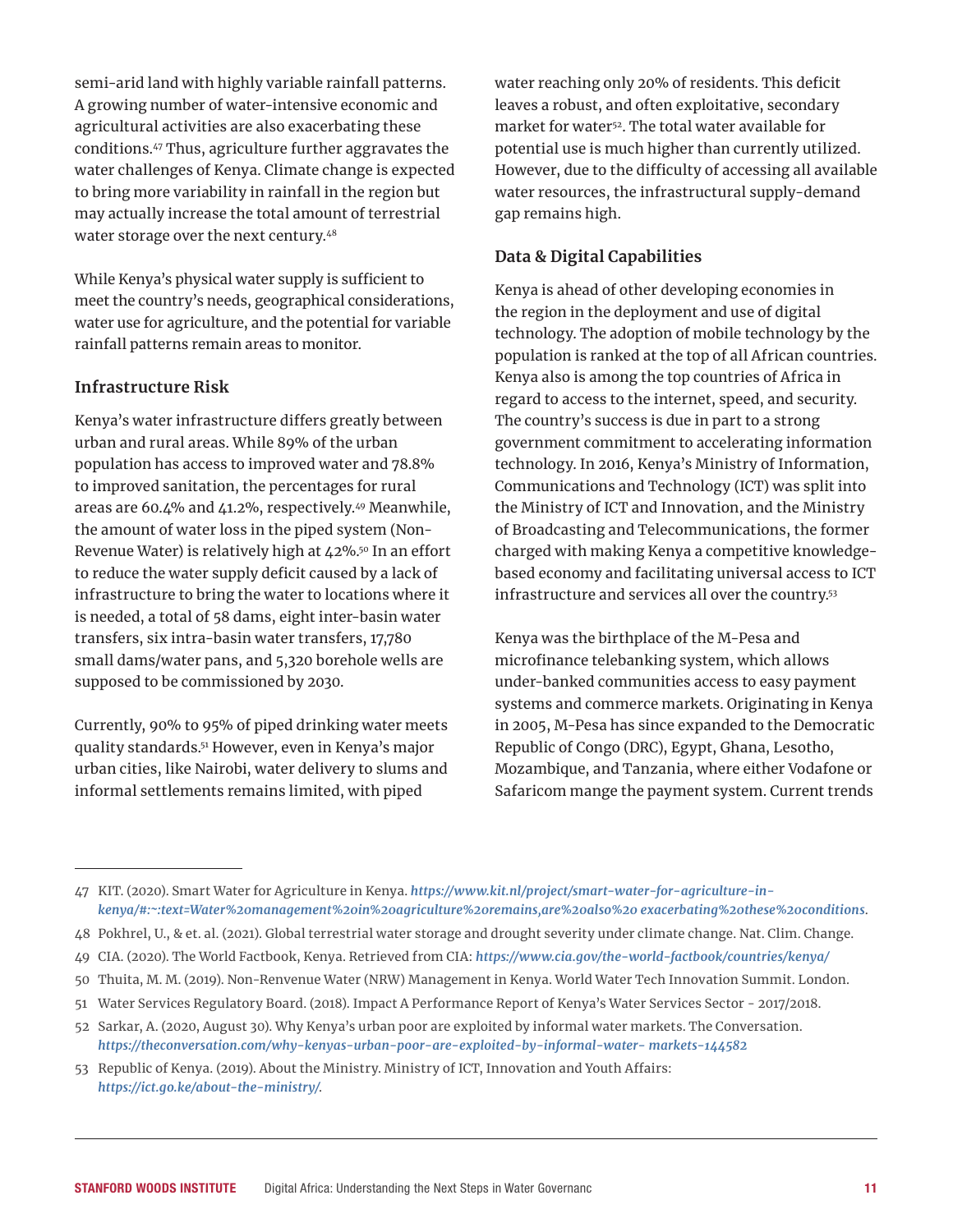show opportunities for investment in the digital economy in education, healthcare, and cybersecurity.54

# **Water, Sanitation, & Hygiene**

Water, Sanitation, and Hygiene (WASH) in Kenya has two prominent distinctions. The first is between urban and rural, with vastly different access to improved water and sanitation. The second distinction is between slum areas and established neighborhoods. WASH in urban areas is typically considered much better than rural areas. However, the situation in Kenya's slums is sometimes worse than in rural areas. With increased urbanization of Kenya, the situation will only be exacerbated without active measures to increase delivery systems to the most vulnerable and to curb the predatory water black market within urban slums. As of 2019, 27.51% of Kenya's population reside in urban areas, with a rate of urbanization of 4.23%.<sup>55</sup>

# Conclusion: Trends & Opportunities In Digital Water

Strategic application of technology-driven intelligence, education, planning, and systems operations can not only transform how water is measured and delivered, it can inform and motivate policy, encourage intra-and extra-boundary coordination, create new paths for cross-sector collaboration, and reveal new systemic approaches for managing water-driven issues, such as food security, energy production, and climate change responses.

At this moment, as Africa faces water stress, a changing climate, and rapid urbanization, the imperative demand a nimble response to the water crises is increasing. Across the continent, the private and public sectors have a transformative role to play in digital water through resource management, foresight, data collection and analysis, education, and thought leadership.

Considering opportunities for near-term success – and countries with the necessary digital infrastructure, identifiable challenges, and a motivation to shape their future – Egypt, Kenya, Morocco, and Nigeria are among the ripest candidates. With a deeper understanding and survey matrix of each country's status, capabilities, and receptivity to digital water technologies, NGO and business communities have the opportunity to play a leading role in foresight, intervention, and investment shaping a more water resilient continent. Here are key areas to consider for intervention and further exploration:

# **A Digital Foundation**

Implementation of "digital water" is spotty across Africa, partly due to dramatic differences in digital communications infrastructure, from basic cellular service to high-speed internet. In a country with a commitment to robust, modern digital infrastructure and a high rate of adoption, digital water is poised to become more prevalent. Digital water in this sense can include advanced remote sensing capabilities to public engagement through mobile networks.

# **Intelligence**

Across much of Africa, there is a void of data-driven intelligence on water supply, demand, and quality, as well as availability of basic water, sanitation, and hygiene services (WASH). Information on supply and demand is often isolated, fragmented, or nonexistent. There are wide gaps in systems interactions, such as the competition for water between agricultural and energy sectors. With more people migrating to cities — some of the largest on the planet — increasing population and urbanization are stressing agricultural production and with it the demand for water. Quality of available water supplies is also often unknown, or data comes too late or is out of context for policy and other actions. In rural areas and urban slums, information about WASH services is often disparate.

<sup>54</sup> International Trade Administration. (2020). Kenya Country Commercial Guide. *<https://www.trade.gov/knowledge-product/kenya-information-communications-and-technology-ict>*

<sup>55</sup> World Bank Group. (2021). Data. *<http://data.worldbank.org/>*.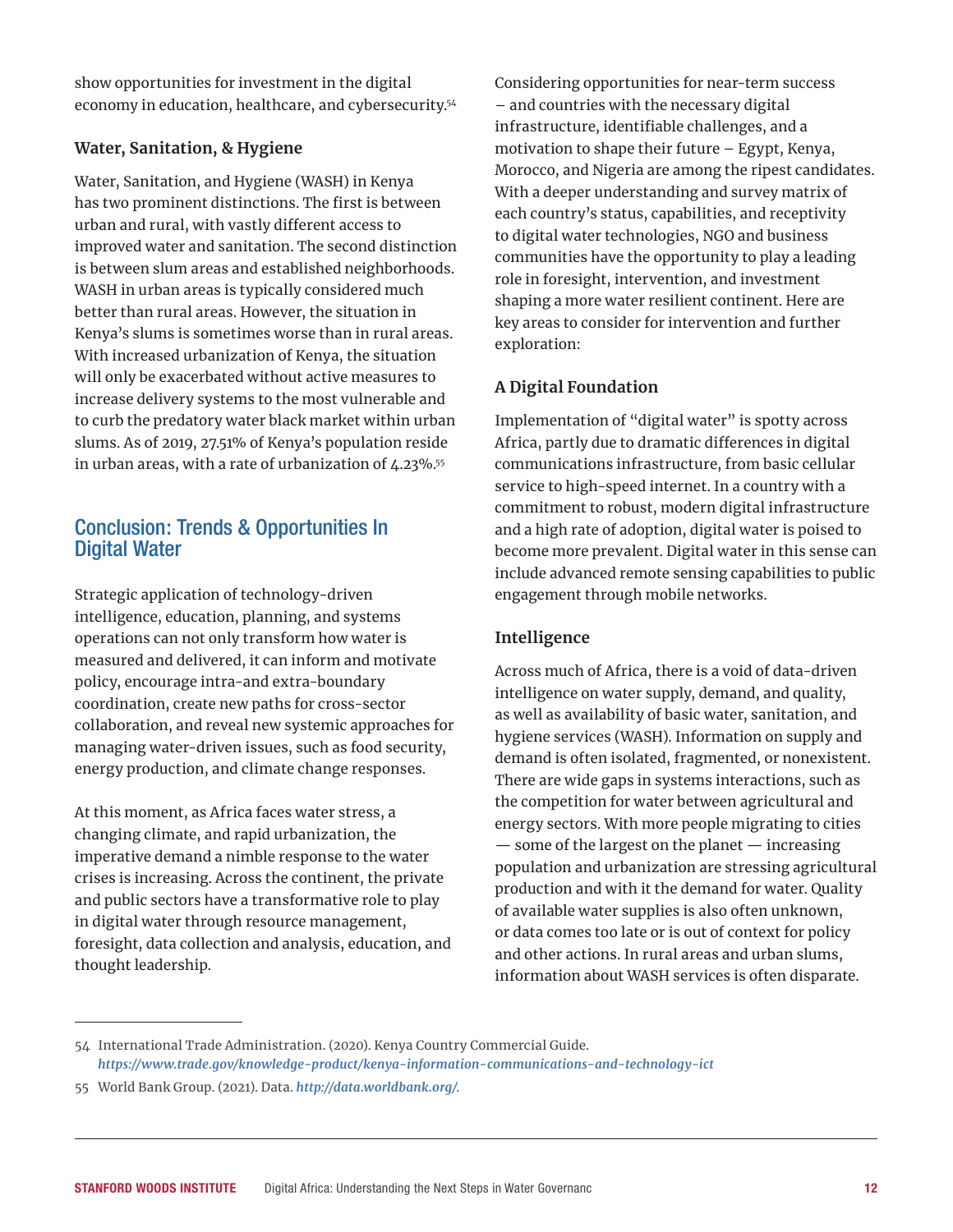# **Education & Skilling**

In order to successfully implement digital water tools and strategies, there is a need for wide education across the water and digital sectors. Technology innovators need to understand the problems, political leaders need to understand the incentives and benefits of action, investors need to understand the market and impact potential, and, especially in rural areas, people need the skills necessary to implement and manage digital water tools. And everyone needs to become better listeners, keen to identify the impediments and perils of both inaction and inappropriate action.

- Educate government leaders to make water a top priority.
- Leverage existing networks for push and pull engagement with the public, from sharing information about water supplies and quality via text messaging, to developing the skills necessary for implementation.
- Participate in resilience planning, particularly in cities, to align water demand, wastewater management, and the water footprint of food and energy supply chains.
- Humble leadership with new tools for collaboration also present an opportunity to better connect stakeholder groups.

There is a move toward smarter and more resilient cities, and stakeholder groups are beginning to work together. However, the process is slow, underinformed, and often inadequate. This is a moment of particular relevance, an opportunity to embed new levels of intelligence, education, and technologies as cities are motivated by cascading events, such as droughts and floods.

#### **Opportunities**

At the dawn of the Fourth Industrial Revolution, the opportunities to fill gaps in Africa's digital water future are not only real but imperative, and include:

- Centralized, trusted information libraries with realtime and trusted data made actionable
- Precision, technology-monitored agriculture
- Remote sensing/IoT
- Artificial intelligence for identifying trends and systemic influences
- Developing a common operating system of basic, relevant information for governments, NGOs, investors, and other stakeholders

There is no doubt that Africa is on the precipice of change — a defining moment when bad practices are ripe for intervention and new practices can shape the continent's water future.

Stanford's Program on Water, Health and Development is working to improve the health and well-being of communities by creating the knowledge, skills and solutions needed to support effective management of water and wastes, and to ensure sustained, equitable access to water supply and sanitation services.

This document was created thanks to the generous support of the Conrad N. Hilton Foundation.

Learn more at *water.stanford.edu*